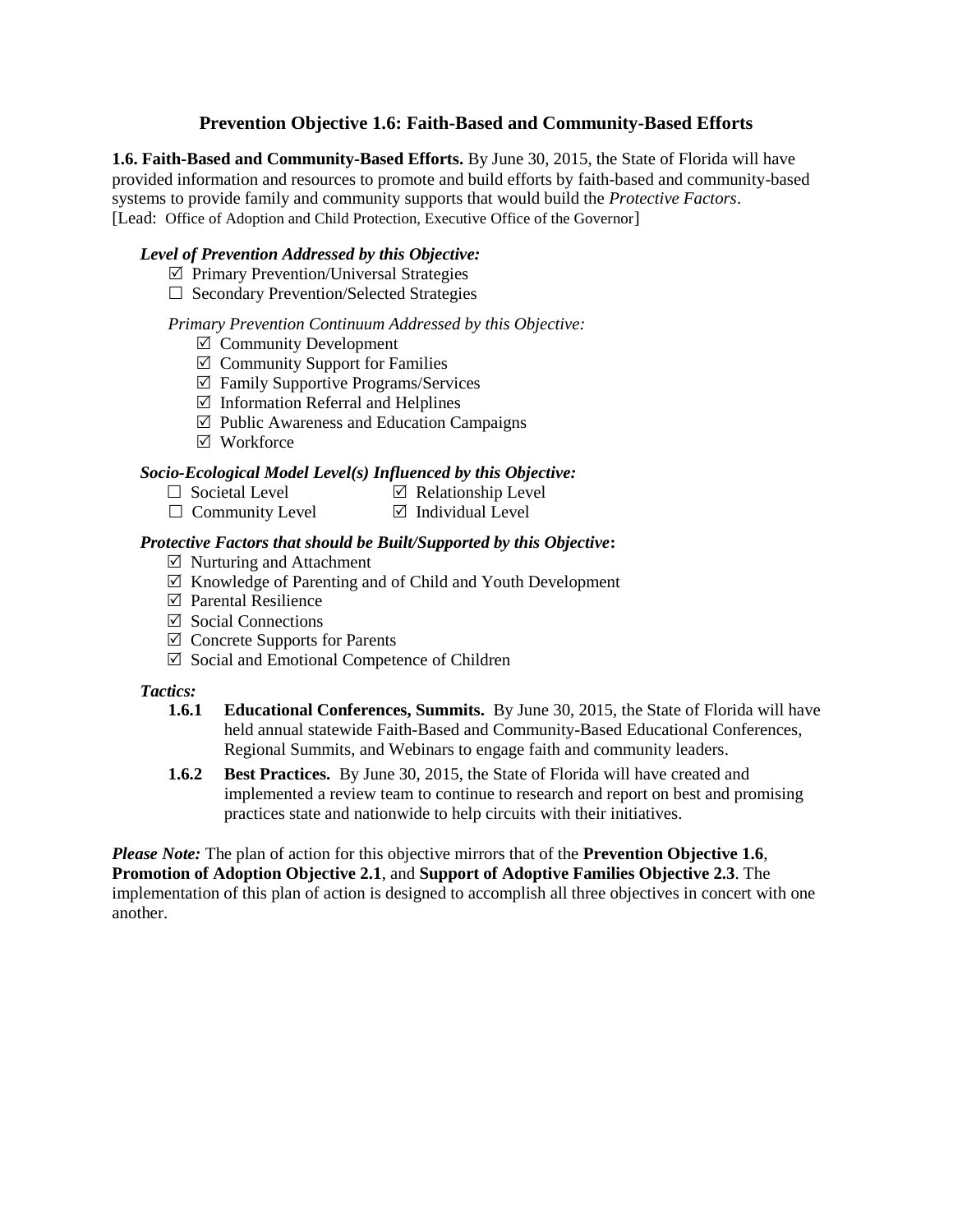## *Plan of Action for Faith-Based and Community-Based Efforts, Educational Conferences, Summits, and Webinars*

**Prevention Objective 1.6, Tactic 1.6.1: Faith-Based and Community-Based Efforts, Educational Conferences, Summits, and Webinars.** By June 30, 2015, the State of Florida will have held annual statewide Faith-Based and Community-Based Educational Conferences, Regional Summits, and Webinars to engage faith and community leaders.

| <b>Action Steps</b>                                                                                                                                                                                                                                                  | <b>Measures/Benchmarks</b>                                                                                                           | <b>Lead</b>                                                                                 | <b>Potential Partner</b><br><b>Organizations</b>                                                                                                                                                                                                                                                                                                                                                                                                                                                                                                               | <b>Begin</b><br><b>Date</b>            | <b>End Date</b>                        |
|----------------------------------------------------------------------------------------------------------------------------------------------------------------------------------------------------------------------------------------------------------------------|--------------------------------------------------------------------------------------------------------------------------------------|---------------------------------------------------------------------------------------------|----------------------------------------------------------------------------------------------------------------------------------------------------------------------------------------------------------------------------------------------------------------------------------------------------------------------------------------------------------------------------------------------------------------------------------------------------------------------------------------------------------------------------------------------------------------|----------------------------------------|----------------------------------------|
| 1.6.1.1<br>Create a Faith-Based<br>and Community-<br><b>Based Education</b><br>Committee to<br>coordinate and plan<br>statewide summits or<br>webinars and provide<br>support in the<br>engagement of faith<br>and community<br>leaders with local<br>congregations. | 1.6.1.1<br>By February 28, 2012, the<br>Faith-Based and<br>Community-Based<br>Summit Committee will<br>have been created.            | Office of<br>Adoption and<br>Child<br>Protection.<br>Executive<br>Office of the<br>Governor | Child Welfare<br>$\bullet$<br>Providers<br><b>Community Based</b><br>٠<br>Care Lead Agencies<br>Community-Based<br>$\bullet$<br>Organizations<br>Florida Faith-Based<br>$\bullet$<br>and Community-<br><b>Based Advisory</b><br>Council<br>Faith-Based<br>$\bullet$<br>Organizations<br><b>Heart Galleries</b><br>$\bullet$<br>Partners for Promise,<br>٠<br>Department of<br>Children and Families<br>Private Organizations<br>State Agency's Faith-<br>$\bullet$<br>Based and<br>Community-Based<br>Liaison<br>Other Partners as<br>$\bullet$<br>Appropriate | 07/01/2011                             | 02/28/2012                             |
| 1.6.1.2<br>Partner with an<br>existing statewide<br>summit and provide a<br>faith-based and<br>community-based<br>panel workshop.                                                                                                                                    | 1.6.1.2<br>By December 31, 2012,<br>and annually thereafter,<br>the Faith Based<br><b>Educational Summit will</b><br>have been held. | Faith-Based<br>and<br>Community-<br><b>Based Summit</b><br>Committee                        | Office of Adoption<br>$\bullet$<br>and Child Protection.<br>Executive Office of<br>the Governor<br>Florida Faith-Based<br>$\bullet$<br>and Community-<br><b>Based Advisory</b><br>Council<br>State Agency's Faith-<br><b>Based</b> and<br>Community-Based<br>Liaison<br>Other Partners as<br>Appropriate                                                                                                                                                                                                                                                       | 01/01/2012<br>01/01/2013<br>07/01/2014 | 12/31/2012<br>12/31/2013<br>12/31/2014 |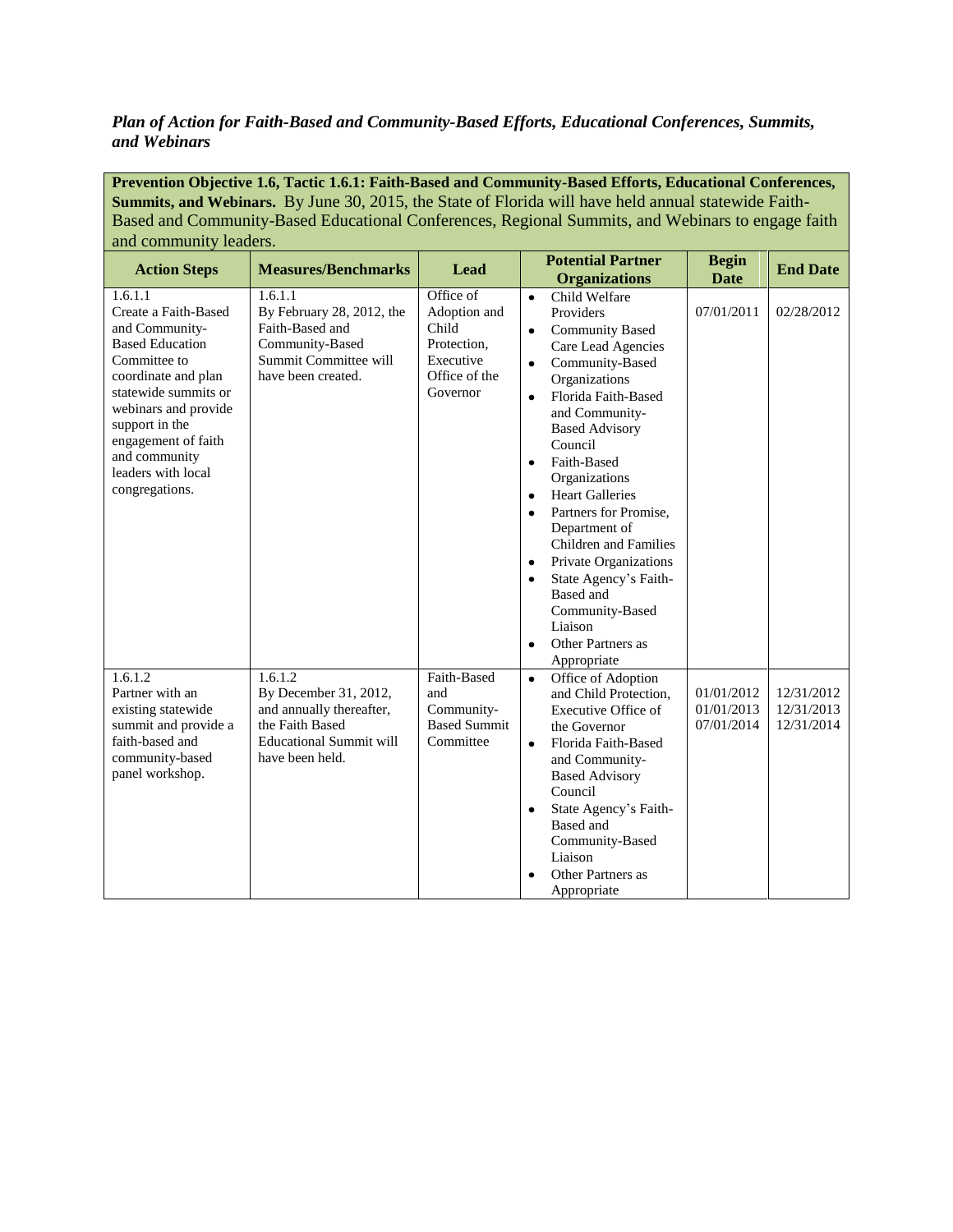**Prevention Objective 1.6, Tactic 1.6.1: Faith-Based and Community-Based Efforts, Educational Conferences, Summits, and Webinars.** By June 30, 2015, the State of Florida will have held annual statewide Faith-Based and Community-Based Educational Conferences, Regional Summits, and Webinars to engage faith and community leaders.

| <b>Action Steps</b>                                                                                            | <b>Measures/Benchmarks</b>                                                                               | Lead                                                                 | <b>Potential Partner</b><br><b>Organizations</b>                                                                                                                                                                                                              | <b>Begin</b><br>Date     | <b>End Date</b>          |
|----------------------------------------------------------------------------------------------------------------|----------------------------------------------------------------------------------------------------------|----------------------------------------------------------------------|---------------------------------------------------------------------------------------------------------------------------------------------------------------------------------------------------------------------------------------------------------------|--------------------------|--------------------------|
| 1.6.1.3<br>Partner with state<br>agencies to create<br>regional faith-based<br>and community-based<br>summits. | 1.6.1.3<br>By December 31, 2013,<br>and annually thereafter,<br>regional summits will have<br>been held. | Faith-Based<br>and<br>Community-<br><b>Based Summit</b><br>Committee | Office of Adoption<br>٠<br>and Child Protection.<br>Executive Office of<br>the Governor<br>Florida Faith-Based<br>and Community-<br><b>Based Advisory</b><br>Council<br>State Agency's Faith-<br>Based and<br>Community-Based<br>Liaison<br>Other Partners as | 01/01/2013<br>01/01/2014 | 12/31/2013<br>12/31/2014 |
|                                                                                                                |                                                                                                          |                                                                      | Appropriate                                                                                                                                                                                                                                                   |                          |                          |

## *Plan of Action for Faith-Based and Community-Based Efforts, Best Practices*

**Prevention Objective 1.6, Tactic 1.6.2: Faith-Based and Community-Based Efforts, Best Practices.** By June 30, 2015, the State of Florida will have created and implemented a review team to continue to research and report on best and promising practices state and nationwide to help circuits with their initiatives.

| <b>Action Steps</b>                                                 | <b>Measures/Benchmarks</b>                                                                | Lead                                                                                        | <b>Potential Partner</b><br><b>Organizations</b>                                                                                                                                                                                                                                                                                                                                | <b>Begin</b><br>Date | <b>End Date</b> |
|---------------------------------------------------------------------|-------------------------------------------------------------------------------------------|---------------------------------------------------------------------------------------------|---------------------------------------------------------------------------------------------------------------------------------------------------------------------------------------------------------------------------------------------------------------------------------------------------------------------------------------------------------------------------------|----------------------|-----------------|
| 1.6.2.1<br>Create a Best<br>Practices<br>Review Team.               | 1.6.2.1<br>By July 31, 2014, the Best<br>Practices Review Team will have<br>been created. | Office of<br>Adoption and<br>Child<br>Protection,<br>Executive<br>Office of the<br>Governor | Child Welfare<br>$\bullet$<br>Providers<br><b>Community Based</b><br>$\bullet$<br>Care Lead Agencies<br>Community-Based<br>٠<br>Organizations<br>Faith-Based<br>$\bullet$<br>Organizations<br><b>Heart Galleries</b><br>$\bullet$<br>Private Organizations<br>$\bullet$<br>State Agency's Faith-<br>Based and<br>Community-Based<br>Liaison<br>Other Partners as<br>Appropriate | 01/01/2013           | 07/31/2014      |
| 1.6.2.2<br>Design a<br>research and<br>distribution<br>methodology. | 1.6.2.2<br>By December 31, 2014, the<br>methodology will have been<br>designed.           | <b>Best Practices</b><br>Review Team                                                        | Office of Adoption<br>$\bullet$<br>and Child Protection,<br>Executive Office of<br>the Governor<br>State Agency's Faith-<br>Based and<br>Community-Based<br>Liaison<br>Other Partners as<br>Appropriate                                                                                                                                                                         | 07/31/2014           | 12/31/2014      |